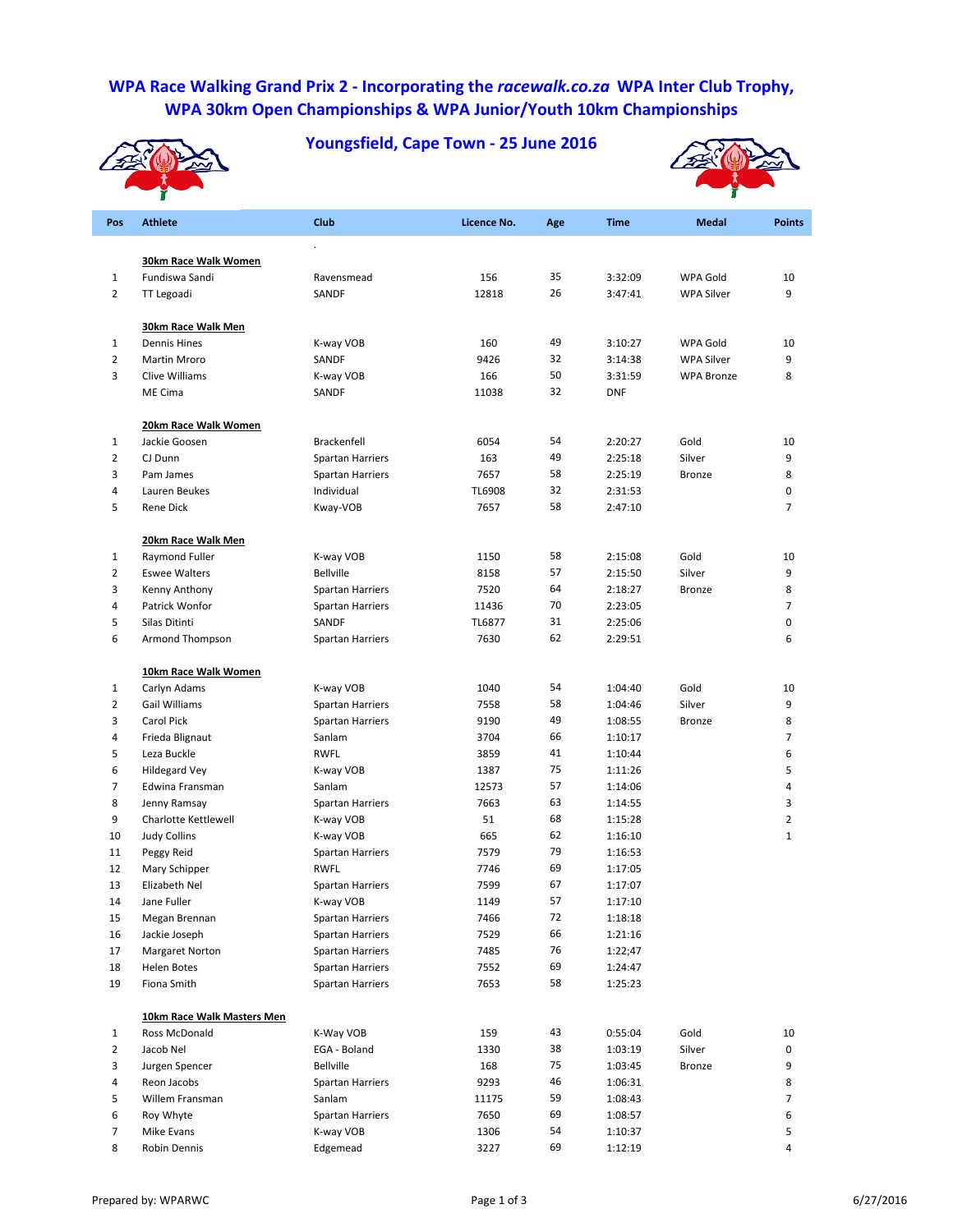## **WPA Race Walking Grand Prix 2 ‐ Incorporating the** *racewalk.co.za* **WPA Inter Club Trophy, WPA 30km Open Championships & WPA Junior/Youth 10km Championships**



**Youngsfield, Cape Town ‐ 25 June 2016**



| Pos                     | <b>Athlete</b>                                    | Club                                               | Licence No.  | Age        | <b>Time</b>        | <b>Medal</b>      | <b>Points</b>  |
|-------------------------|---------------------------------------------------|----------------------------------------------------|--------------|------------|--------------------|-------------------|----------------|
|                         |                                                   |                                                    |              |            |                    |                   |                |
| 9                       | Andre Nel                                         | <b>Spartan Harriers</b>                            | 11508        | 56         | 1:16:34            |                   | 3              |
| 10                      | Dave Kirby                                        | <b>Spartan Harriers</b>                            | 7486         | 80<br>61   | 1:16:58            |                   | $\overline{2}$ |
| 11                      | Patrick Adamson<br>Matthew Watson                 | <b>Spartan Harriers</b>                            | 11509        | 71         | 1:22:11            |                   | $\mathbf{1}$   |
| 12<br>13                | Ronald Adams                                      | <b>Spartan Harriers</b><br><b>Spartan Harriers</b> | 7484<br>9276 | 77         | 1:23:41<br>1:28:43 |                   |                |
|                         |                                                   |                                                    |              |            |                    |                   |                |
|                         | 10km Race Walk Junior Women (18 - 19years)        |                                                    |              |            |                    |                   |                |
| $\mathbf{1}$            | Edgerlene Samaai                                  | Velocity                                           | TL6944       | 18         | 1:14:45            | <b>WPA Gold</b>   |                |
|                         | 10km Race Walk Youth Men (15 - 17years)           |                                                    |              |            |                    |                   |                |
| $\mathbf{1}$            | <b>Wentsley Merkuur</b>                           | Velocity                                           | TL6943       | 16         | 0:56:01            | WPA Gold          | 0              |
| $\overline{2}$          | Austin van Niekerk                                | Velocity                                           | 20696        | 16         | 0:56:05            | <b>WPA Silver</b> | 10             |
| 3                       | Leandre Gelant                                    | Velocity                                           | TL6950       | 16         | 1:00:31            | <b>WPA Bronze</b> | 0              |
|                         | 10km Race Walk (Novice Women)                     |                                                    |              |            |                    |                   |                |
| $\overline{2}$          | Annetjie de Beer                                  | <b>RWFL</b>                                        | 11157        | 49         | 1:16:47            |                   |                |
| 3                       | Anne Race                                         | <b>Spartan Harriers</b>                            | 9340         | 48         | 1:17:37            |                   |                |
| 4                       | Dalene Loue                                       | <b>Spartan Harriers</b>                            | 7591         | 44         | 1:18:51            |                   |                |
| 5                       | Heather-Ann Adriaanse                             | Spartan Harriers                                   | 13551        | 61         | 1:18:55            |                   |                |
|                         | 10km Race Walk (Novice Men)                       |                                                    |              |            |                    |                   |                |
| $\mathbf{1}$            | Willy Liebetran                                   | <b>RWFL</b>                                        | 1919         | 69         | 1:12:08            |                   |                |
|                         | <b>5km Race Walk (Novice Women)</b>               |                                                    |              |            |                    |                   |                |
| $\mathbf{1}$            | Wenbo Zheng                                       | Individual                                         | 55           | 29         | 0:40:04            |                   |                |
|                         | <b>5km Race Walk (Novice Men)</b>                 |                                                    |              |            |                    |                   |                |
| $\mathbf{1}$            | Simon Short                                       | Pinelands                                          | 20200        | 17         | 0:37:54            |                   |                |
|                         | <b>5km Race Walk Development Boys</b>             |                                                    |              |            |                    |                   |                |
| $\mathbf{1}$            | <b>Ethan Gertze</b>                               | <b>Velocity Development</b>                        | 53           |            | 0:33:05            |                   |                |
|                         | <b>5km Race Walk Development Girls</b>            |                                                    |              |            |                    |                   |                |
| $\mathbf{1}$            | Amore Toerien                                     | Individual                                         | 54           | 13         | 0:34:00            |                   |                |
| $\overline{2}$          | Amber Campher                                     | <b>Velocity Development</b>                        | 51           |            | 0:36:34            |                   |                |
| 3                       | Rowena Swartz                                     | <b>Velocity Development</b>                        | 52           |            | 0:40:05            |                   |                |
|                         | 3km Race Walk Development Boys                    |                                                    |              |            |                    |                   |                |
| $\mathbf{1}$            | <b>Charlton Pieterse</b>                          | <b>Velocity Development</b>                        | 35           | 12         | 0:18:00            |                   |                |
| $\overline{2}$          | Nashwill Majiet                                   | <b>Velocity Development</b>                        | 34           |            | 0:19:11            |                   |                |
|                         |                                                   |                                                    |              |            |                    |                   |                |
| $\mathbf{1}$            | 3km Race Walk Development Girls<br>Nikita Toerien | Individual                                         | 37           | 12         | 0:19:45            |                   |                |
| $\overline{2}$          | Alvida Gertze                                     | <b>Velocity Development</b>                        | 31           | 12         | 0:20:14            |                   |                |
| 3                       | Carryn Adams                                      | Velocity Development                               | 33           | 11         | 0:23:00            |                   |                |
| $\overline{\mathbf{4}}$ | Monique Absalom                                   | <b>Velocity Development</b>                        | 32           |            | 0:23:24            |                   |                |
| 5                       | Siobhian Dunn                                     | Spartan harriers                                   | 20207        | 14         | 0:24:00            |                   |                |
|                         |                                                   |                                                    |              |            |                    |                   |                |
|                         | 1km Race Walk Development Girls                   |                                                    |              |            |                    |                   |                |
| $\mathbf 1$             | <b>Entle Tiwane</b>                               | Individual                                         | 13           | 4          | 0:10:44            |                   |                |
|                         | 1km Race Walk Development Girls                   |                                                    |              |            |                    |                   |                |
| $\mathbf{1}$            | <b>Tian Driesen</b>                               | <b>Velocity Development</b>                        | 11           | $\sqrt{7}$ | 0:08:18            |                   |                |
| $\overline{2}$          | Lisakanya Tiwane                                  | <b>Velocity Development</b>                        | 12           | $\,6\,$    | 0:08:22            |                   |                |